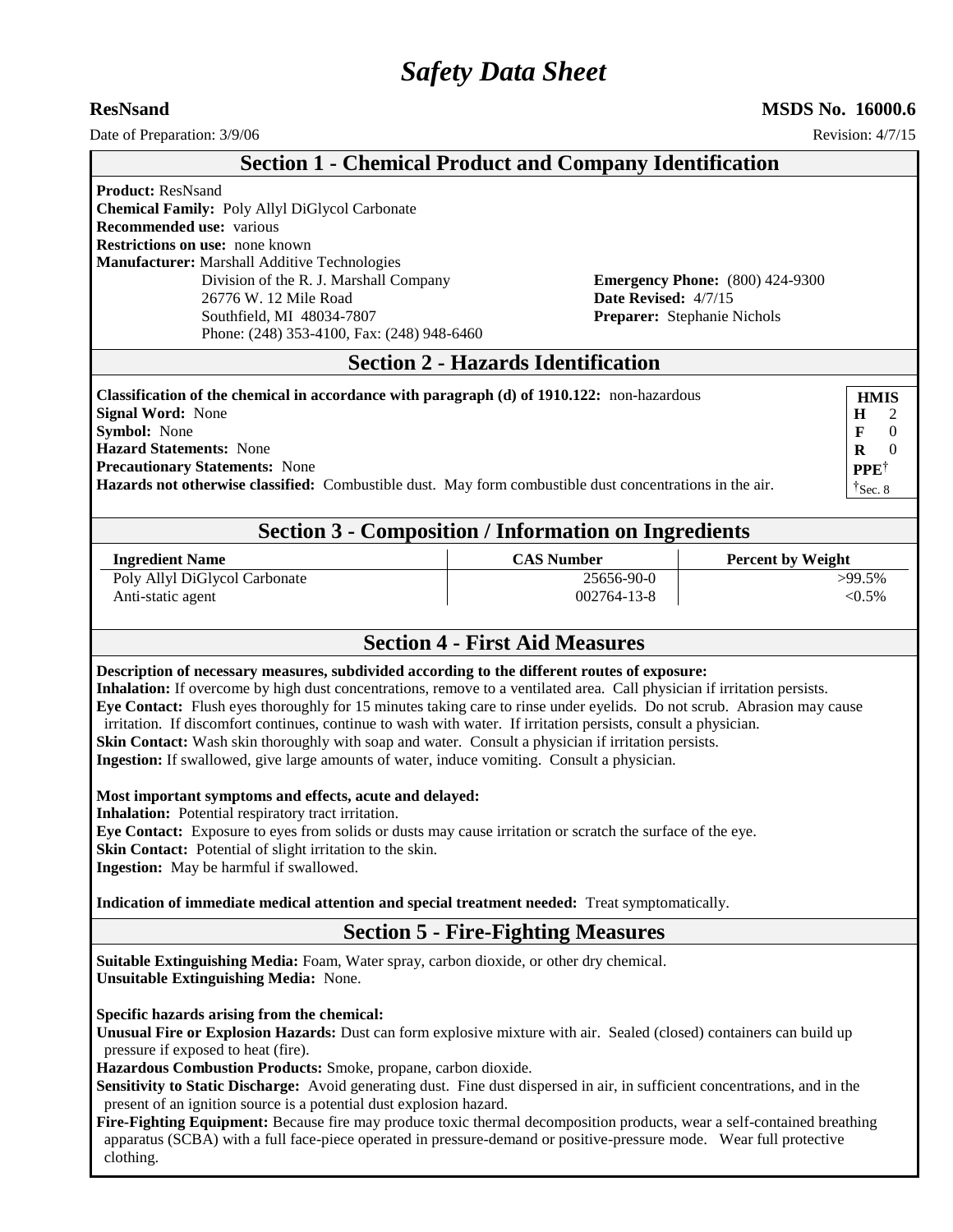## **Section 6 - Accidental Release Measures**

**Personal precautions, protective equipment, and emergency procedures:** Wear safety glasses with side shields, gloves, and dust mask.

**Methods and materials for containment and cleaning up:** Sweep up and place in appropriate disposal container. Avoid generating dust or accumulating dust. Avoid dust dispersal in the air. Spilled material can be a slipping hazard. Eliminate flames, sparks, excessive temperatures, and oxidizing agents. Non-sparking tools should be used.

## **Section 7 - Handling and Storage**

**Precautions for safe handling:** Avoid contact with eyes and skin. Use in a well-ventilated area. Avoid generation and breathing of dust. Minimize dust generation and accumulation.

**Storage Requirements:** Store in closed, properly labeled containers in a cool, ventilated area. Keep away from heat, open flames, and oxidizing agents. Do not transfer to unmarked containers.

## **Section 8 - Exposure Controls / Personal Protection**

### **Engineering Controls:**

**Ventilation:** Mechanical ventilation and local exhaust. Use explosion proof electrical equipment for very high dust levels. Ensure ventilation and dust-handling systems prevent the escape of dust into work areas and that there is no leakage from the equipment.

**Administrative Controls:**

**Respiratory Protection:** Recommend a 3M #8710 Dust and Mist respirator.

**Protective Clothing/Equipment:** Use rubber gloves. Wash thoroughly before eating, smoking, applying cosmetics, etc. Safety glasses with side shield, goggles and/or a face shield. If necessary, protective rubber apron, shoes, or boots, or TYVEC protective suit with hood.

**Safety Stations:** Make emergency eyewash stations, safety/quick-drench showers, and washing facilities available in work area. **Contaminated Equipment:** Separate contaminated work clothes from street clothes. Launder before reuse. Remove this material from your shoes and clean personal protective equipment.

|                                  | <b>OSHA PEL</b> |             | <b>ACGIH TLV</b> |             |
|----------------------------------|-----------------|-------------|------------------|-------------|
| Ingredient                       | <b>TWA</b>      | <b>STEL</b> | TWA              | <b>STEL</b> |
| Poly Allyl DiGlycol<br>Carbonate | none estab.     | none estab. | none estab.      | none estab. |
| Anti-static agent                | none estab.     | none estab. | none estab.      | none estab. |

**Appearance:** granular clear solid **Odor:** odorless **Odor Threshold:** n/e **pH:** 5.19 **Freezing/Melting Point:** not applicable **Boiling Point:** not applicable **Flash Point:** not applicable **Flash Point Method:** not applicable **Evaporation Rate:** not applicable **Flammability Classification:** Non-flammable. **Upper/lower flammability or explosive limits:** not applicable

**Vapor Pressure:** not applicable **Vapor Density (Air=1):** not applicable **Relative Density: 1.31Water Solubility:** Insoluble **Other Solubilities:** not determined Partition coefficient: n-octanol/water; not determined **Auto-ignition Temperature:** Not determined. **Decomposition Temperature:** Not determined **Viscosity:** not applicable

## **Section 10 - Stability and Reactivity**

**Reactivity:** Not reactive under normal conditions.

**Chemical Stability:** This product is stable at room temperature in closed containers under normal storage and handling conditions.

**Possibility of Hazardous Reactions:** None under normal processing. Hazardous polymerization does not occur.

**Conditions to Avoid:** Excessive heat, ignition sources.

**Incompatible materials:** Oxidizing agents.

**Hazardous Decomposition Products:** Smoke, propane, carbon dioxide.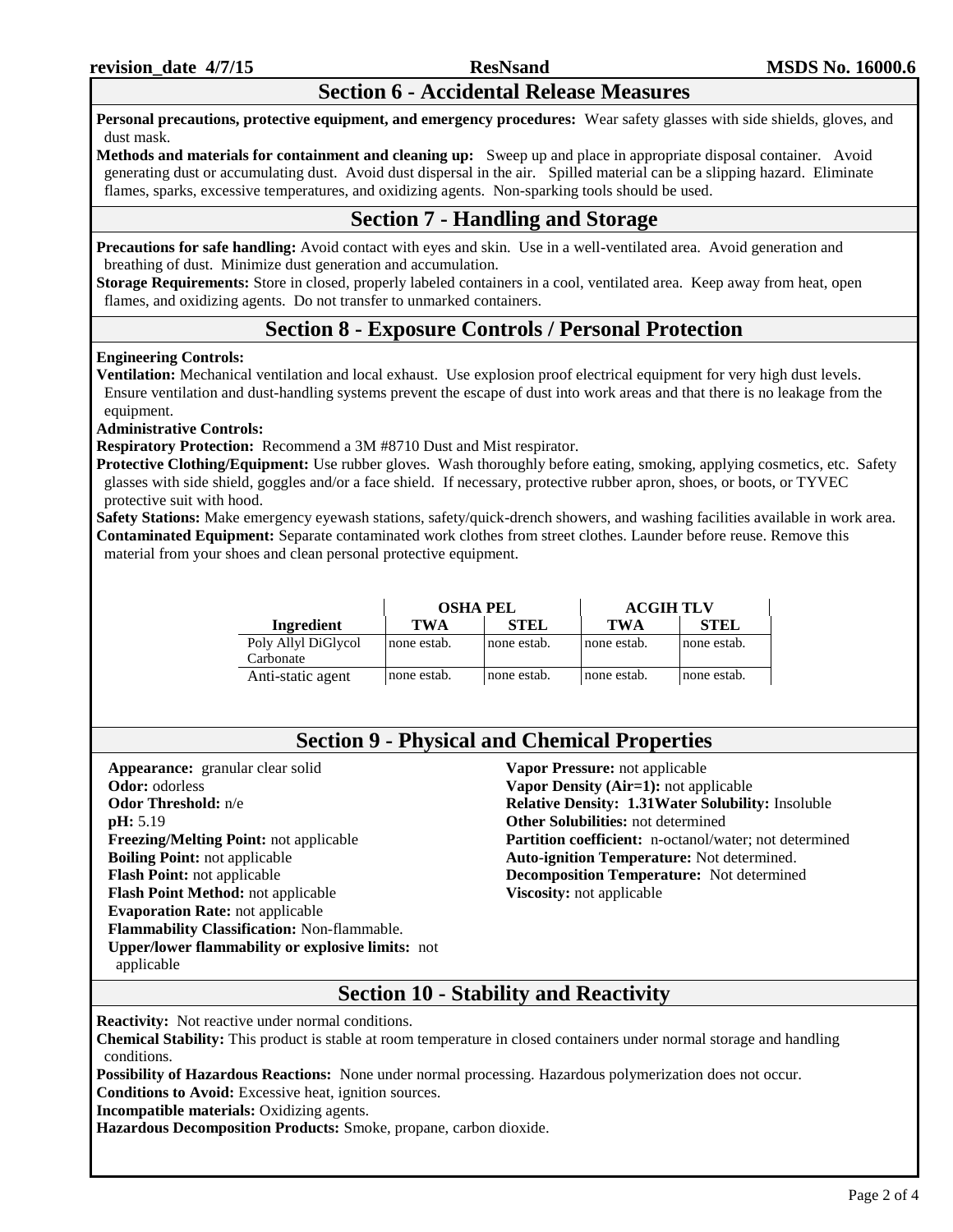## **Section 11- Toxicological Information**

#### **Information on the likely routes of exposure:**

 **Inhalation:** Inhalation of high concentrations of this inert nuisance particulate can result in mild irritation of the respiratory tract.

 **Eye:** May cause irritation or scratch the surface of the eye through mechanical abrasion.

**Skin:** May cause slight irritation.

 **Ingestion:** May be harmful if swallowed.

#### **Symptoms related to the physical, chemical, and toxicological characteristics:**

 **Eye:** Exposure to eyes from solids or dusts may cause irritation or scratch the surface of the eye.

**Skin:** Potential of slight irritation to skin.

**Ingestion:** May be harmful if swallowed.

**Inhalation:** Potential respiratory tract irritation if inhaled.

**Delayed and immediate effects as well as chronic effects from short- and long-term exposure:** Irritation of eyes, skin. **Numerical measures of toxicity:** Not determined.

**Carcinogenicity:** NTP, IARC, or OSHA does not consider this product carcinogenic.

## **Section 12 - Ecological Information**

**Ecotoxicity:** This product is not classified as environmentally hazardous.

**Persistence and degradability:** Not determined.

**Bioaccumulative potential:** Not determined.

**Mobility in soil:** Not determined.

## **Section 13 - Disposal Considerations**

**Disposal:** Dispose as solid waste and contaminated packaging in sanitary landfill or incinerate according to Federal, State, and local regulations.

## **Section 14 - Transport Information**

**DOT Transportation Data (49 CFR 172.101):** This product is not classified as dangerous under the transport regulations for road, rail, sea, or air transport.

NMF classification: Class 60-Item 156200

**UN Number:** None

**UN proper shipping name:** None

**Transport hazard classes:** DOT-not regulated; IATA-not regulated; IMDG-not regulated

**Packing group:** None

**Environmental hazard:** No

**Transport in bulk according to Annex II or MARPOL 73/78 and the IBC Code:** not regulated

**Special precautions:** None

## **Section 15 - Regulatory Information**

### **EPA Regulations:**

RCRA Hazardous Waste Number: Not listed (40 CFR 261.33) RCRA Hazardous Waste Classification: Not classified CERCLA Hazardous Substance (40 CFR 302.4) Not listed SARA Toxic Chemical (40 CFR 372.65): Not listed SARA EHS (Extremely Hazardous Substance) (40 CFR 355): Not listed **OSHA Regulations:** Air Contaminant (29 CFR 1910.1000, Table Z-1, Z-1-A): Not listed **TSCA** This substance is on the Chemical Substances Inventory of the Toxic Substance Control Act (TSCA Inventory [USA]). Please note that this product is not subject to any legal reporting requirements under these acts. **International Regulations:** Australia: Present on AICS. Canada: Present on Non-Domestic Substances List (NDSL). China: Not present. Europe: Not present on EINECS. Japan: Present on ENCS. 6-1159 Korea: Present on ECL. KE-10464 New Zealand: Not present. Philippines: Not present on PICCS.